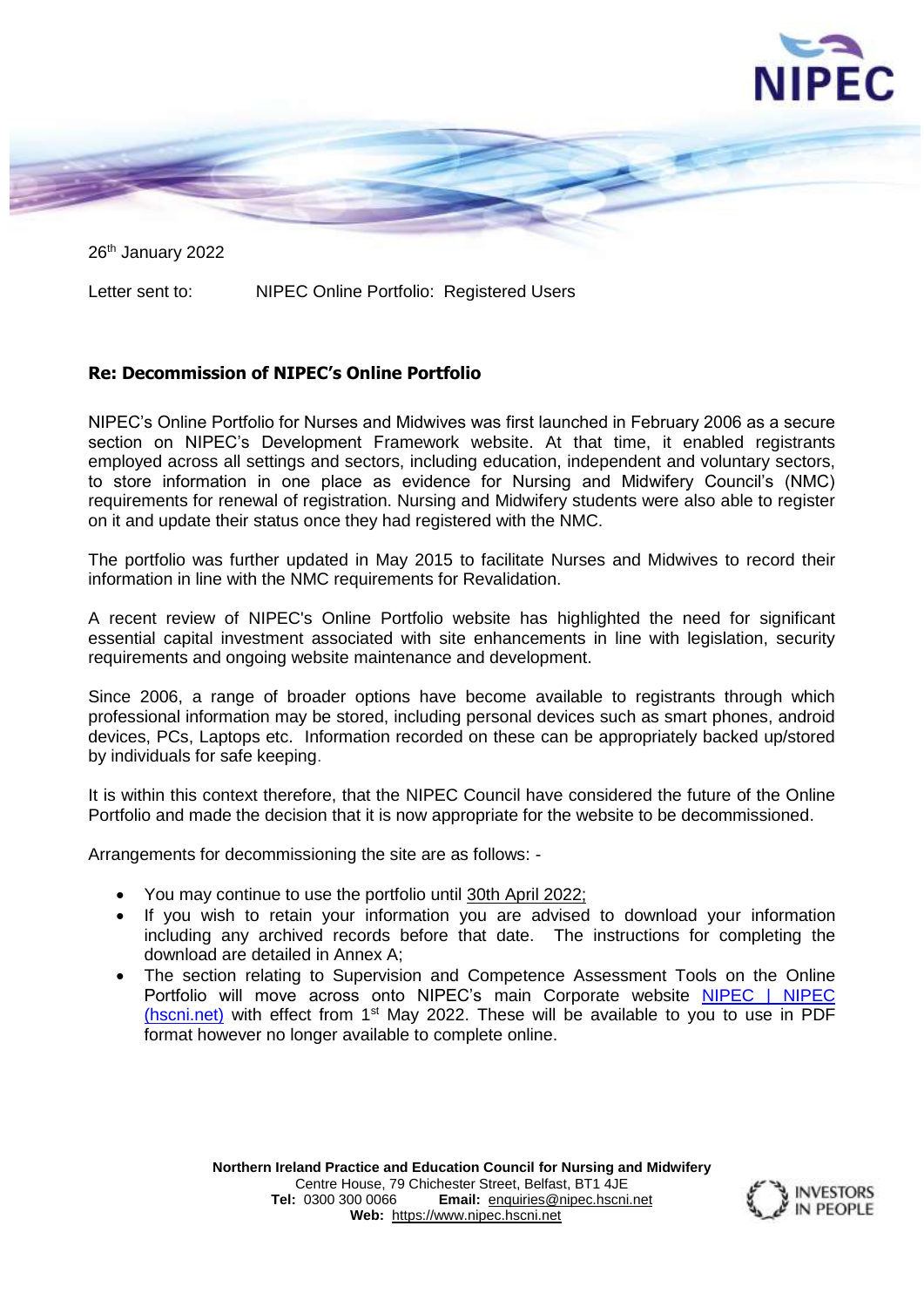



Thank you in advance and if you have any queries or require further assistance please send an email to NIPEC Enquiries at [enquiries@nipec.hscni.net](mailto:enquiries@nipec.hscni.net) and we will respond to you as soon as possible.

Yours sincerely

Cashy Mc Cushel

**Cathy McCusker** Interim Chief Executive